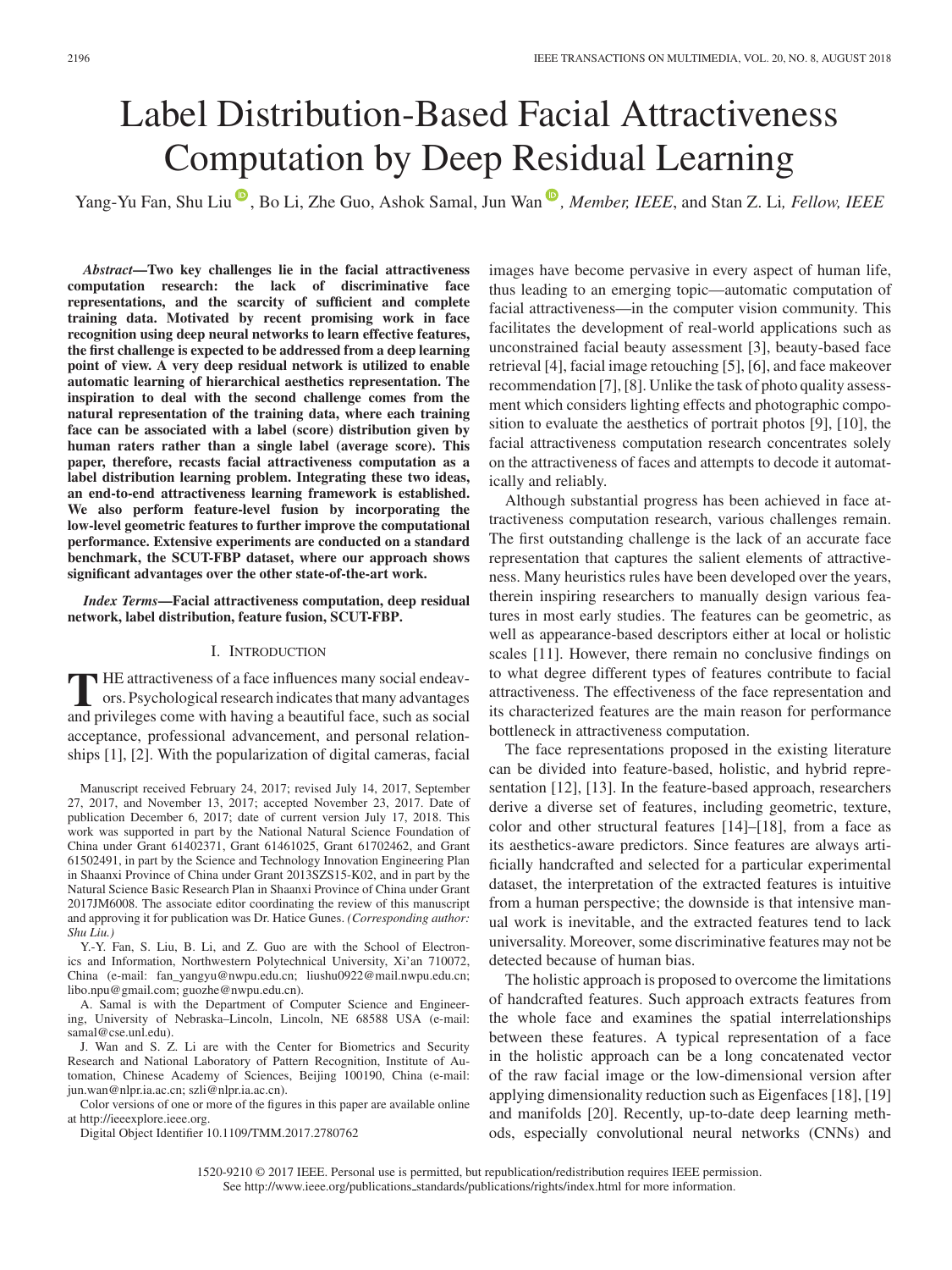their variations, have been applied to automatically learn a hierarchical and higher-level face representation for facial attractiveness computation tasks. Even under the shallow and plain architectures, such as one-layer auto-encoder [21], twolayer convolutional restricted Boltzmann machine (CRBM) [22], two-layer convolutional principal component analysis filter-based network (PCANet) [4], [11], and six-layer CNN [23], [24], superior performance has been achieved compared to traditional handcrafted and holistic features.

The hybrid representation integrates the above two representations in some form. Since different types of features usually contain different aesthetic information about the face, their fusion is expected to achieve better performance than either feature set [4], [18], [19], [21], [25]. Because face attractiveness is a complex concept with as of yet no universally accepted representation, we are motivated to determine the effective visual characteristics by an appropriate hybrid representation.

The second key challenge in predicting face attractiveness is the scarcity of "sufficient and complete" training data. A large dataset ("sufficient") with diverse faces ("complete") is critical at the outset of the development of facial attractiveness computational models. Faces at all levels of attractiveness, especially extremely beautiful faces, should be included to provide different resolutions to facial attractiveness [12]. The publicly available databases for attractiveness computation typically contain no more than a few thousands faces, most of which are of average attractiveness; a very limited number of faces are considered to be very attractive. A recently-proposed benchmark, the SCUT-FBP dataset [23], has collected a higher percentage of beautiful faces than the general population; however, the size of the dataset (500 facial images) remains too small to develop a powerful learning algorithm.

In order to reinforce the attractiveness learning process and improve the generalization ability of the computational model on the available small datasets, additional knowledge need to be considered. Our idea is inspired by the natural representation of collected attractiveness scores. Normally, the quantitative analysis of facial attractiveness is formulated as a classification or regression problem. A typical method to derive an approximation of true attractiveness labels (scores) is to survey a diverse group of human raters who assign individual scores to a set of faces. The average score of all the raters for each face is then defined as its ground-truth label in the subsequent classification or regression task [12], [13]. However, the average score is not always a good indicator of universally accepted preference, especially for controversial faces. In contrast, the score distribution across different raters provides more aesthetics-degree information of a face than a single score. Fig. 1 illustrates this contrast between the average attractiveness score versus the score distribution (using a 5-point scale) of one face. It can be observed that there is a range of scores for a single face, and a distribution more accurately represents the full extent of the attractiveness of the face. In this sense, a straightforward idea is to employ a novel machine learning paradigm—label distribution learning (LDL) [26]—since the score distribution can be viewed as a natural representation of a label distribution. LDL provides us an alternate view of the attractiveness learning process, where



Fig. 1. The average attractiveness score and score distribution of one face in the SCUT-FBP dataset [23].

each face will be mapped to a label distribution instead of a single label. Therefore, we recast facial attractiveness computation as an LDL problem rather than a traditional single-label learning task. The LDL is able to deal with insufficient and incomplete training data, since each face is expected to contribute to the learning of a number of attractiveness levels.

In this work, we intend to explore deeper facial aesthetics features by learning features from raw images directly through deeper architecture. A very deep convolutional residual network (ResNet) [27], which takes RGB raw images as inputs and automatically learns an effective face representation, is utilized. Inspired by the nature of the score distribution associated with each face instance, the facial attractiveness computation is formulated as an LDL problem. We integrate the idea of label distribution learning and deep feature learning into an end-to-end attractiveness learning framework.We are also interested in leveraging the deep high-level and low-level geometric features, and exploring the role of feature fusion to further improve the attractiveness prediction. A newly constructed benchmark SCUT-FBP dataset is used to demonstrate the superiority of our approach. In summary, the main contributions of this work are as follows.

- 1) By investigating the natural representation of attractiveness score collection, we suggest a novel paradigm for facial attractiveness computation, i.e., associating each training instance with a label distribution and recasting the task as a label distribution learning problem.
- 2) The pre-trained ResNet is exploited and adaptively transferred to our task. An end-to-end attractiveness learning framework is proposed accordingly. In comparison to the related work that used shallow architectures (typically several layers), this is the first to leverage the power of the very deep network to predict facial attractiveness.
- 3) Our framework incorporates low-level geometric features, which are more discriminative than those heuristic features commonly used in the existing methods, to further boost the attractiveness prediction performance. The experimental results have demonstrated the effectiveness of our method for the task of facial attractiveness computation.

The remainder of this paper is organized as follows. In Section II, we review the existing work related to facial attractiveness computation as well as LDL and its applications. The details about the aesthetics-aware feature extraction and LDL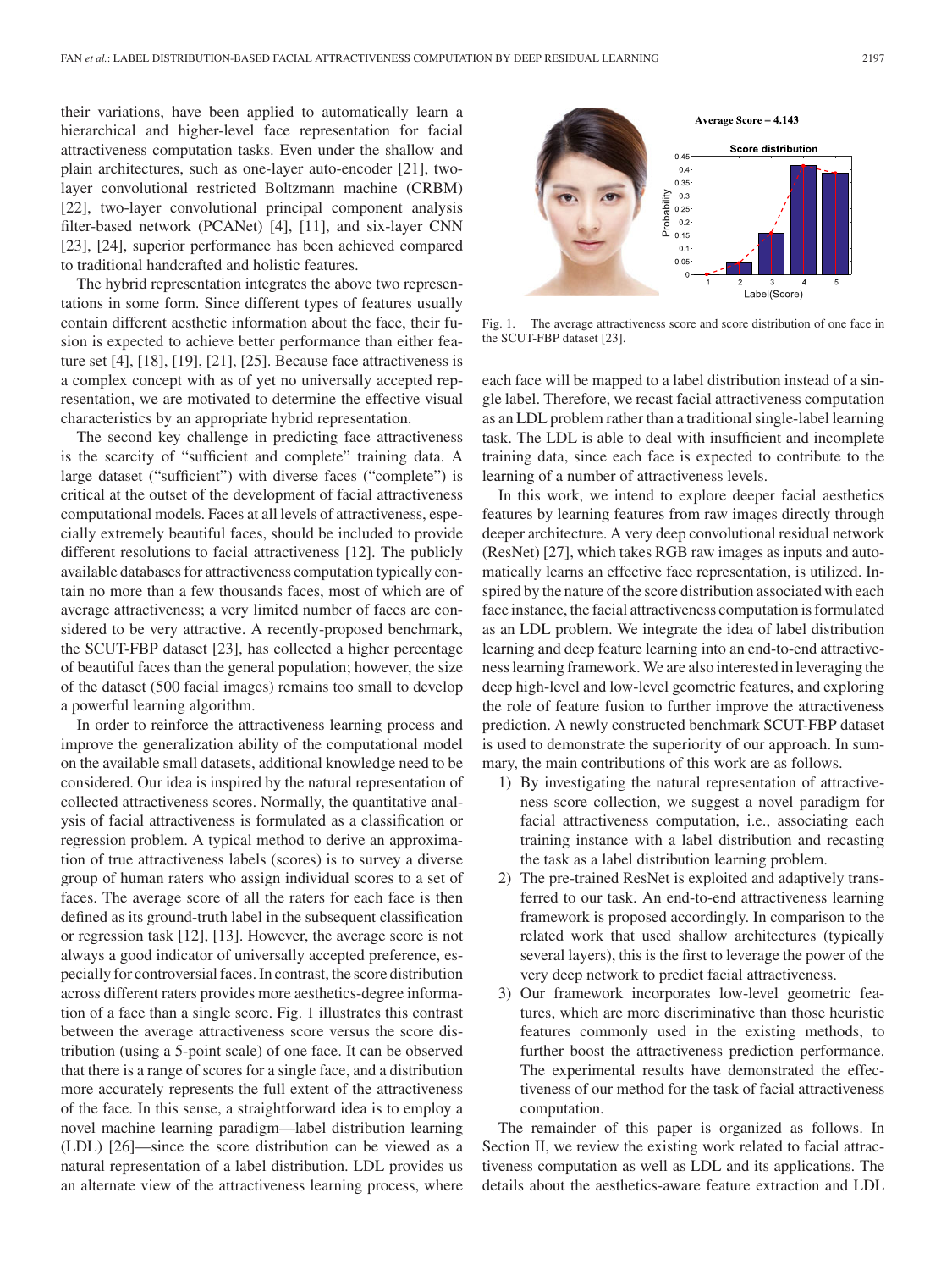model are proposed in Section III. The experimental settings, performance results, and the related analysis are presented in Section IV. Finally, Section V is devoted to the main conclusions and future work.

#### II. RELATED WORK

Previous facial attractiveness computation research focused on exploring handcrafted features such as geometric, texture, color, as well as holistic descriptors. Geometric features are the most commonly used aesthetics-aware predictors in face attractiveness analysis in terms of the facial landmark position, distances between the landmarks, and ratios of the distances [16]–[19], [25]. Typical geometric features are artificially designed based on heuristics and universal rules of beauty such as Golden ratios, the Facial Fifths and Thirds, and the Symmetry Theory [15], [17], [28]. Widely investigated texture features are Gabor filter responses, local binary patterns (LBPs) and skin smoothness indicators [14], [19]. Active appearance model (AAM) parameters, which encode both facial shape and texture information, are also extracted as potential features [4]. Color features include color symmetry, hue, saturation and value (HSV) coordinates, and color distribution [14], [18]. Holistic descriptors, like Eigenface [18], [19], [25], manifold [20], and face shape model [29], contain the information of the whole face.

Research on handcrafted and holistic features has led to some early success; however, these features are low-level features extracted from images. With state-of-art deep learning methods, it has now become possible to automatically learn higher levels of image representations, which have been reported to achieve promising performance for many vision applications. Krizhevsky *et al.* [30] trained a deep CNN on the ImageNet database [31] and achieved substantial increase in performance in classification tasks. Since then, various classical architectures of deep CNNs have been proposed, when transfer learning becomes popular. The learned features from pre-trained CNN models can be efficiently transferred to new visual classification or recognition problems with remarkable results [32], [33].

The effectiveness of CNNs and variations has been cursorily explored in facial attractiveness computation. Gray *et al.* [34] were the first to develop a hierarchical feed-forward model, which can be seen as a form of CNN, to extract multi-layer appearance features for attractiveness prediction. Wang *et al.* [21] trained pairs of one-layer auto-encoders from low-level features. Even under such shallow networks, the learned features were proven to be more attractiveness-aware than the traditional lowlevel features. Gan *et al.* [22] utilized deep self-taught learning and CRBM to learn human-like predictors, which outperformed the Eigenfaces, Gabor features, and LBP. In the work [4], the face representations extracted from two-stage PCANet were validated for attractiveness prediction task, and the performance was further enhanced by an optimal fusion with LBP and AAM features. Xu *et al.* [24] constructed a six-layer CNN model with the detail layer image to investigate the most discriminative facial attractiveness attributes. Very recently, the 16-layer pretrained VGGNet [35] was used to extract powerful deep features for attractiveness preference prediction [36]. To some extent, the deeper architectures could extract more discriminative features.

Motivated by the very recent residual network trained with hundreds of layers [27], our work aims to transfer the pre-trained ResNet to facial attractiveness computation task with currently available but small datasets, and further boost the performance by incorporating the low-level geometric features.

Conventional facial attractiveness computation is formulated as a classification or regression problem. After the feature extraction, the next step is to develop an effective classifier [16], [20] or regressor [21], [28] that takes features and average scores as the inputs. Many regression-based methods have been adapted to learn a mapping between multi-dimensional features and scores [22], [23], [25]. The key aspects of this kind of singlelabel learning framework lie in either the improved features or more sophisticated regression algorithms.

The LDL is a novel machine learning paradigm recently proposed for facial age estimation [37]. It was found that age is an ambiguous variable and faces with adjacent ages are strongly correlated; in other words, one age might be used to learn its neighbors. These observations form the basis of LDL theory, the main idea of which is to utilize the adjacent ages when learning a particular one. Therefore, a proper label distribution, representing the extent to which each label describes the overall instance, has been generated for each face. Customized LDL algorithms such as IIS-LLD and CPNN have also been proposed [37]. The problem of crowd counting shares the same characteristics as facial age and has successfully adopted the LDL framework to achieve outstanding performance [38].

Facial attractiveness appears similar to facial age, i.e., changes in attractiveness are a relatively slow and smooth process, and faces at adjacent beauty levels are highly correlated. More importantly, the score distribution of each face, which is naturally viewed as a representation of label distribution, can be derived directly from the rating procedure whereby multiple labeling sources assign scores to faces. Thus, the existing LDL paradigm is an ideal match for the task of attractiveness computation. A similar application like pre-release movie rating prediction is given in [39], where another LDL-based algorithm named LDSVR was proposed.

It is worth mentioning that although the label distribution aggregates attractiveness scores from multiple raters and thus captures the inter-rater variability, this paper is aimed at predicting the universal facial attractiveness preference shared by the group of observers rather than the personalized preference of a particular individual. Personalized facial attractiveness computation is a potentially more challenging task because it takes previous ratings from a target person or other people with similar preferences to develop an individualized model. Such models are useful when person-specific attraction to faces is required, for example, in online dating services for recommending partners. Several representative works can be found in [19] and [36]; however, the prediction accuracy reported is inferior to universal models.

# III. THE PROPOSED ATTRACTIVENESS COMPUTATIONAL MODEL

The overview of our framework is illustrated in Fig. 2. Each face instance is annotated with a label distribution collected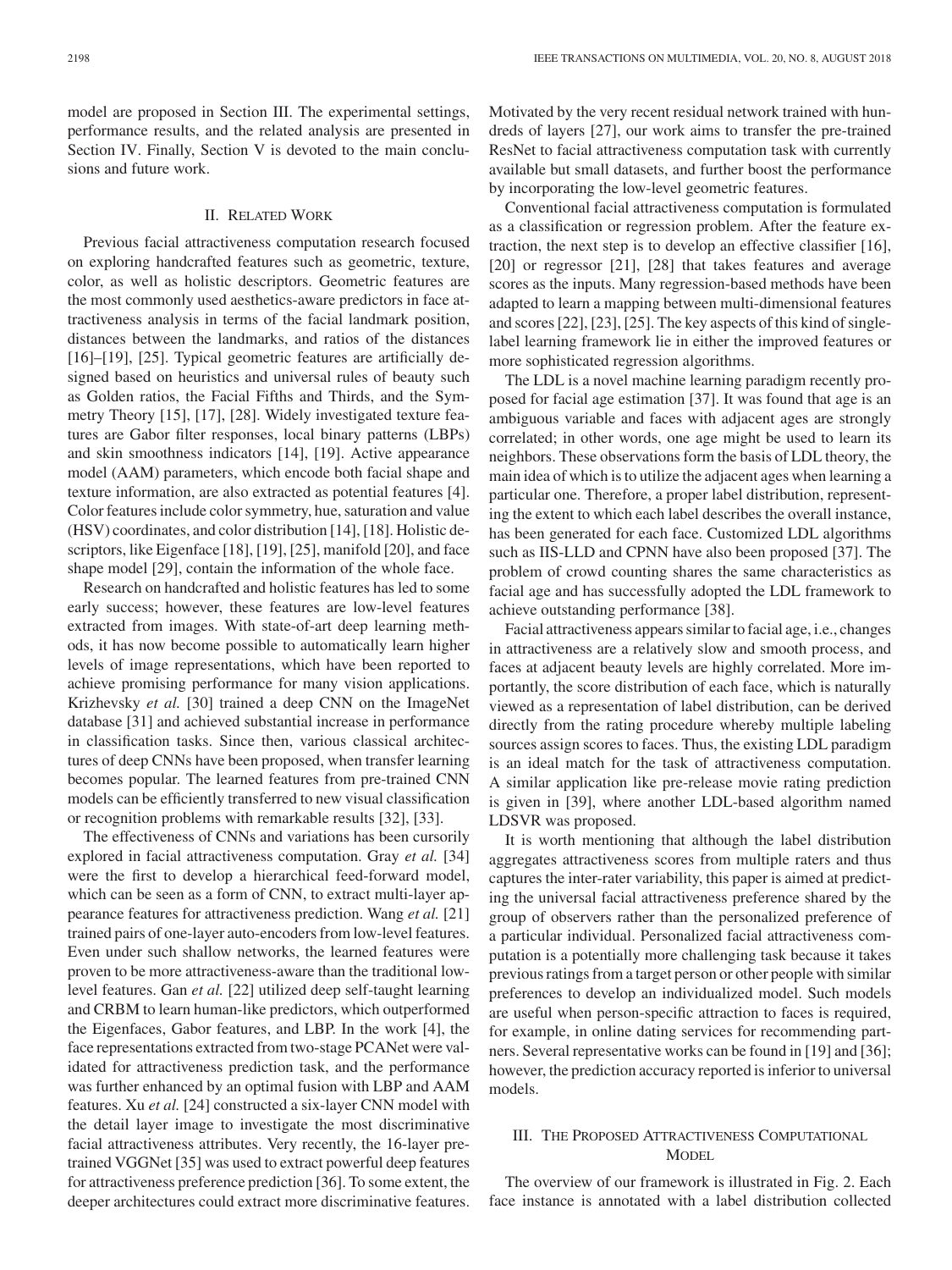

Fig. 2. The proposed LDL framework of facial attractiveness computation.

from multiple human raters, rather than the average-score label. A hybrid face representation is extracted, including the high-level hierarchical features from the deep residual network and low-level geometric features. Feature-level fusion is then performed to form a concatenated vector of these two types of features. A neural-network-based label distribution model is adapted to learn a mapping between the feature vector and the label distribution. Once the model is developed, it can be used for predicting the attractiveness-label distribution of an instance.

#### *A. Label Distribution of Attractiveness*

As discussed in Section I, the score distribution collected from human raters can be viewed as a natural representation of a label distribution. Following the definitions in [26], we regard the attractiveness scores offered for the rating procedure as the complete set of labels  $y = \{y_1, y_2, \ldots, y_c\}$ , and the probability distribution of rating scores as the label distribution  $\mathbf{D} = \{d_{\mathbf{x}}^{y_1}, d_{\mathbf{x}}^{y_2}, \dots, d_{\mathbf{x}}^{y_\ell}\}$  where  $d_{\mathbf{x}}^{y_j}$  denotes the description degree (distribution) of the label  $y_j$  to the instance **x**. The description degree represents the extent to which each label describes the overall instance, under the constraint  $\sum_{j=1}^{c} d_{x}^{y_{j}} = 1$ meaning that the label set **y** fully describes the instance.

The average score of all the raters is the most popular ground-truth label in current attractiveness model. In contrast, one novelty of this paper lies in the fact that we associate each face instance with a label distribution, which provides more aesthetics-degree information of the face. Fig. 3 shows several examples of different label distributions with five labels for faces with similar average score. In Case (a), two instances with almost the same average score are described by different sets of labels, e.g., in Fig. 3(a) - left, instance **x**<sup>1</sup> (shown in red) is described by the label set  $\{y_2, y_3, y_4, y_5\}$  when  $\mathbf{x}_2$  (shown in blue) is described by only the labels  $y_4$  and  $y_5$ . In Case (b), two instances are described by the same label set, and the general patterns of the two distributions appear similar, which means that their peaks appear at the same label. However, some label description degrees vary considerably, representing different variances of two sets of rating scores. For example, in Fig. 3(b) - left, both distributions  $D_5$  (shown in red) and  $D_6$ (shown in blue) show some skew to the left, and both peaks appear at label  $y_4$ ; however,  $\{d_{\mathbf{x}_5}^{y_4}, d_{\mathbf{x}_5}^{y_5}\} = \{0.549, 0.127\}$  and  ${d_{\mathbf{x}_6}^{y_4}, d_{\mathbf{x}_6}^{y_5}} = {0.394, 0.225}$  vary most among the description degrees inducing different standard deviations. In Case (c), although two instances are described by the same label set, the general patterns of the two distributions are dissimilar, which means that their peaks occur at different labels. As shown in Fig. 3(c), the distribution  $D_9$  shows some left skew, while  $D_{10}$  is bimodal; the peak of  $D_{11}$  is at  $y_3$ , while the peak of  $D_{12}$  is at  $y_2$ .

Fig. 3 reinforces the significance of the label distribution over the conventional average score. The average score is not always a fair representation of crowd attractiveness preference since the averaging process weakens the influence of relative extremely lower and higher scores. The label distribution, on the other hand, not only incorporates the general tendency of the crowd preference but also reveals the variability within it. In other words, the label distribution introduces additional aestheticsdegree knowledge of faces, and therefore is applied as the ground truth to our attractiveness modeling.

# *B. Feature Extraction*

*1) High-Level Face Representation Learning:* In this work, we aim to leverage the power of the very recently developed deep residual network [27] to automatically learn a high-level aesthetics face representation for predicting attractiveness. The original ResNet was specially designed for the ImageNet classification challenge. The architecture utilized here is an adapted version of the ResNet, i.e., all layers are kept except for the last fully-connected layer. The network takes fixed-size inputs  $(224 \times 224 \times 3)$ , however, it is not appropriate to resize the facial images directly since their size and aspect ratios will affect the visual aesthetics of the faces. Instead, we first extract the face region from each original image, making it possible to concentrate solely on the attractiveness of the face itself. We then pad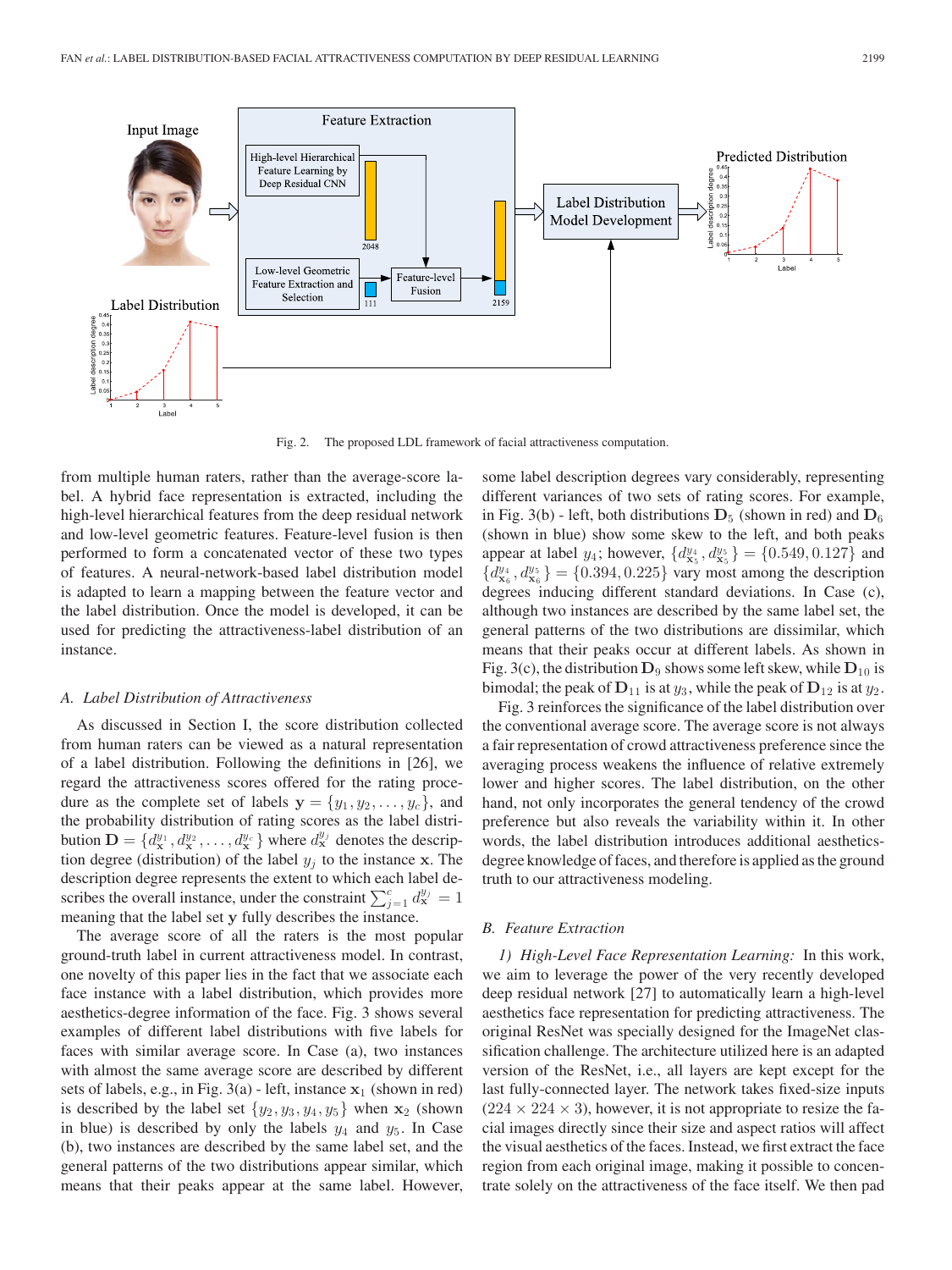

Fig. 3. Three cases of different label distributions for the instances with similar average scores: (a) distributions with different label sets; (b) distributions with the same label set and similar general pattern but varying description degrees; and (c) distributions with the same label set but different general patterns.

the border pixels with zeros to the shorter side of the image and resize it to generate a normalized square input for our network.

The details of the ResNet architecture can be found in [27]. Basically, it contains a convolutional layer, a max-pooling layer, and four convolutional "bottleneck" blocks followed by an average-pooling layer. Batch normalization is performed after each convolution layer. The depth of the architecture depends on the number of four blocks. For the 50-layer ResNet (ResNet-50) and 101-layer ResNet (ResNet-101), the number of blocks is {2, 3, 5, 2} and {2, 3, 22, 2}, respectively.

It is challenging to train an effective ResNet on a small experimental dataset due to high likelihood of severe over-fitting. To mitigate this problem, the ResNets pre-trained on the ImageNet dataset [31] are exploited as an initialization in our task.<sup>1</sup> Several augmentation techniques including the standard color augmentation [30], rotation, and contrast enhancement are used to generate diverse training samples. We then fine-tune the ResNets using the augmented data.

*2) Low-Level Geometric Feature Extraction:* One of the unique aspects of this work is how the low-level geometric features are selected. In previous work, researchers took a predefined set of features based on heuristics and universal rules of beauty (e.g., Golden ratios, and the Facial Fifths and Thirds) as the aesthetics-aware predictors. These handcrafted features are generally derived from cognitive findings in social sciences. Such rule-driven feature extraction tends to lack universality

because diverse features are used in different studies. In contrast, we use a data-driven approach [40] to determine which subset of features is important for beauty perception from an exhaustive pool of candidates. This is a significantly different perspective on attractiveness computation as all the features are treated equally without bias towards previous claim of their relevance to attractiveness.

The geometric features are derived in three steps: facial landmark detection, candidate feature extraction, and incremental feature selection. Based on a set of detected facial landmarks, three types of geometric features are extracted (i.e., ratios, angles, and vertical inclinations), of which the most discriminative subset is then incrementally selected as our final attractivenessaware geometric predictors.

Based on our previous work in [41], 82 facial landmarks are automatically annotated. Procrustes analysis [42] is then applied to normalize each face into a pre-shaped space. Candidate features including ratios, angles and vertical inclinations are induced by the landmark set. From the 82 facial points, 3321 line segments connecting any two points  $(C_{82}^2$ , where *C* is the combination function) can be obtained, which induce 3321 vertical inclinations. Angle features are formed by any two lines; thus, a total of 5,512,860 angles  $(C_{3321}^2)$  can be obtained. Similarly, 11,025,720 ratios  $(P_{3321}^2$ , where *P* is the permutation function) are derived from 3321 facial distances. Note that the permutation function is used instead of combination, since the arrangement of two distances in a ratio as the antecedent or consequent may have different effects on attractiveness perception. All possible ratios, angles, and inclinations constitute an

<sup>&</sup>lt;sup>1</sup>The pre-trained models ResNet-50 and ResNet-101 can be downloaded from https://github.com/KaimingHe/deep-residual-networks.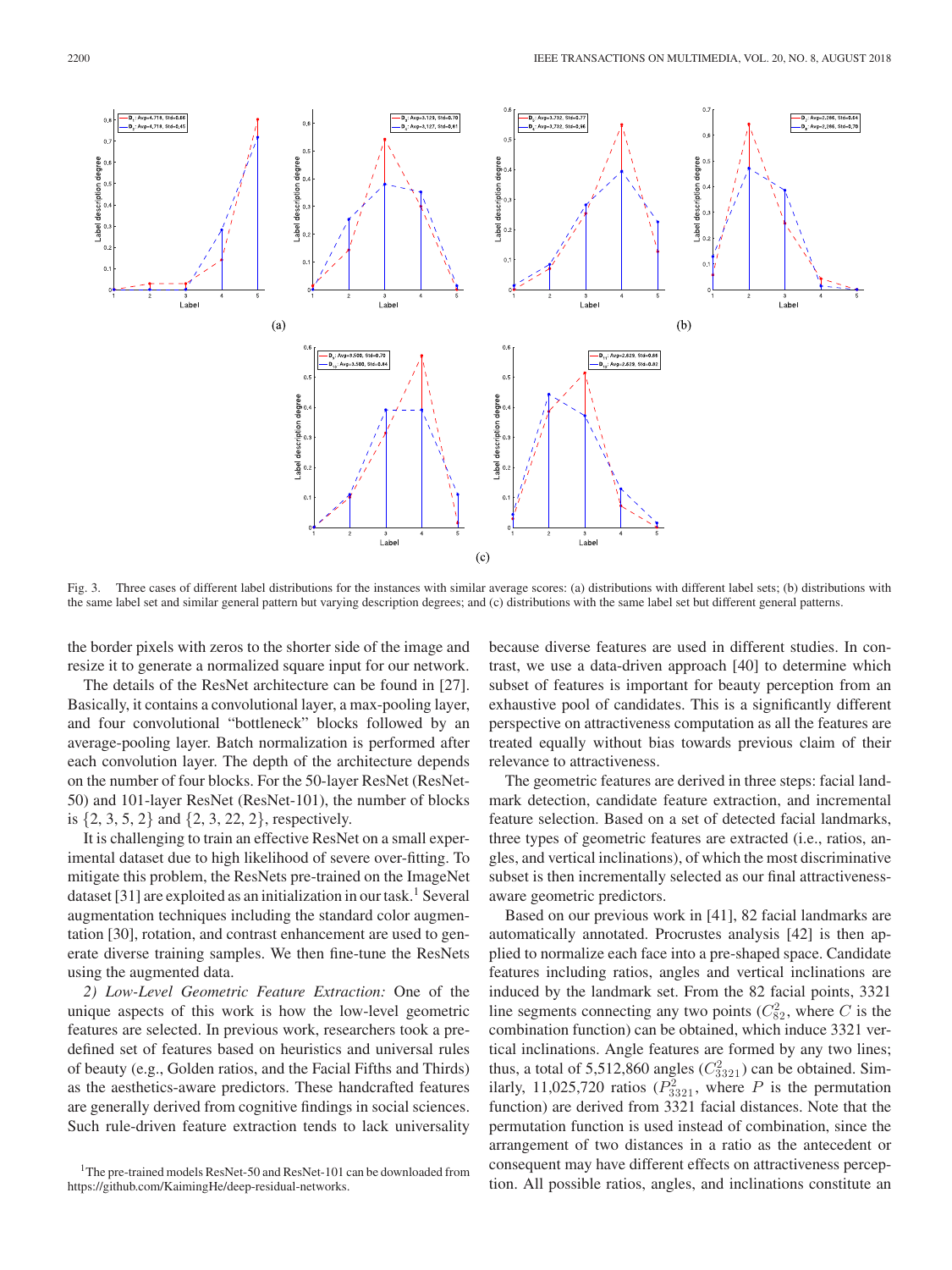$(b)$ 



Fig. 4. (a) The 82 facial landmarks used in [41]; (b) examples of candidate ratios (shown in the form of distances); (c) examples of candidate angles and vertical inclinations; and (d) the 10 most discriminative geometric features.

**Algorithm 1:** Incremental Feature Selection (IFS)

**Input**: The original feature

 $(a)$ 

set  $S_0$ , the number of features in each incremental set *ni*, and the threshold number of discriminative features  $n_t$ .

**Output**: A subset of discriminative features **S**.

1: **repeat**

- 2: Initialize  $S = \emptyset$ ;
- 3: Partition  $\mathbf{S}_0$  into  $\frac{\text{size}(\mathbf{S}_0)}{n_i}$  incremental sets;
- 4: **for** each incremental set **do**
- 5: Run stepwise regression to select most discriminative features;
- 6: Add selected discriminative features to current **S**;
- 7: **end for**
- 8:  $\mathbf{S}_0 \leftarrow \mathbf{S}$ ;
- 9: **until**  $size(\mathbf{S}_0) \leq n_t$
- 10: **return S**

exhaustive pool of candidate features. The illustration of the facial landmark distribution and examples of candidate features are given in Fig.  $4(a)$ – $(c)$ .

While most candidate features are unlikely significant for attractiveness determination and their intrinsic dimension should not be high, the stepwise regression [43] is applied to select the most important features from the original set of candidates. The main idea of the stepwise regression can be found in [40]. In practice, selecting the discriminative ones from such large number of features in a one-step procedure is computationally intractable. Therefore, in this paper, we partition the original feature set into smaller subsets and run the stepwise regression in batch on the subsets to incrementally select the most discriminative features. This process may be repeated if the size of the selected subset remains too large to be input into the final LDL model. The algorithm is named Incremental Feature Selection (IFS) and summarized in Algorithm 1.

We first perform the IFS algorithm on the original sets of ratios, angles, and vertical inclinations separately, and then pool the selected features together and run a second-stage IFS. As a result, a combined subset of 38 most discriminative features (19 ratios, 17 angles, and 2 inclinations) is identified as our final geometric predictors. The top ten features ranked by their significance are visualized in Fig. 4(d). Although the interpretation of these measures is not intuitive, some general insights into the nature of the discriminative structural information can be obtained. The selected features are predominantly associated with the facial regions of eyebrows, eyes, nose, and chin, while the mouth, cheeks, and upper face contour fail to show clear correlation with attractive traits.

 $(d)$ 

#### *C. Label Distribution Model Development*

 $(c)$ 

In this work, facial attractiveness computation is formulated as an LDL problem (shown in Fig. 2). The extracted features and the label distribution of instances are fed into a label distribution model, which aims to learn a mapping between them. According to the discussion in [26], there are three strategies in designing LDL algorithms: two indirect strategies including problem transformation and algorithm adaption, and one direct strategy of specialized algorithms. The specialized algorithms are expected to be best suited to the LDL problem because they attempt to perform the optimization for LDL directly. After preliminary experimentation with existing LDL algorithms, it is found that label distribution support vector regressor (LDSVR) [39] performs the best.

In our framework, we design a simple neural network to deal with label distributions, which can also be trained together with the above feature learning. The network consists of a fully-connected layer with the number of neurons equal to the total number of labels, and a softmax layer followed by a loss layer. Given a training set  $\{(\mathbf{x}_i, \mathbf{D}_i), 1 \leq i \leq n\}$ , where  $\mathbf{D}_i = \{d_{\mathbf{x}_i}^{y_1}, d_{\mathbf{x}_i}^{y_2}, \dots, d_{\mathbf{x}_i}^{y_c}\}$  is the label distribution associated with the instance (feature representation)  $x_i$ , the label distribution learning process is to train a set of network parameters *θ* to generate a probability distribution  $p(\mathbf{y}|\mathbf{x}_i;\boldsymbol{\theta})$  for the label set **y**, which is similar to **D***i*. By feeding **x***<sup>i</sup>* into the *c*-neuron fullyconnected layer, a distribution of *c* components is produced. To ensure that the components satisfy the constraints of the description degree mentioned in Section III-A (i.e.,  $d_{\mathbf{x}_i}^{y_j} \in [0,1]$ and  $\sum_{j=1}^{c} d_{\mathbf{x}_i}^{y_j} = 1$ ), an additional normalization process is performed by the softmax layer:

$$
p(y_j|\mathbf{x}_i;\boldsymbol{\theta}) = \frac{\exp\left(\boldsymbol{\theta}_j^{\mathrm{T}}\mathbf{x}_i\right)}{\sum_{j=1}^c \exp\left(\boldsymbol{\theta}_j^{\mathrm{T}}\mathbf{x}_i\right)}
$$
(1)

Finally, the Euclidean distance and Kullback-Leibler (KL) divergence are defined as the loss function measuring the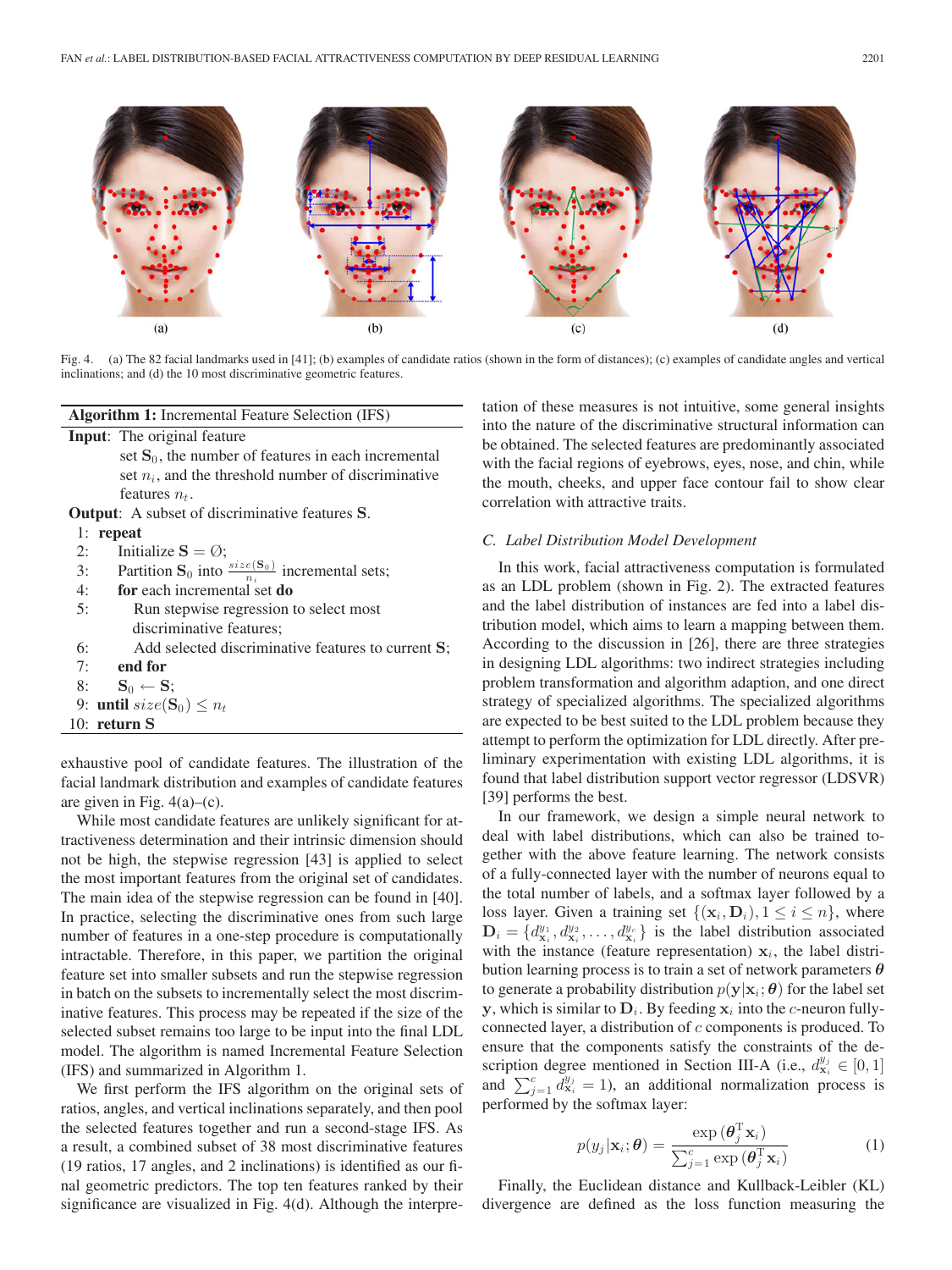similarity between the ground-truth distribution  $D_i$  and the predicted distribution  $p(\mathbf{y}|\mathbf{x}_i;\boldsymbol{\theta})$ . The objective of the label distribution model is to minimize either of the following overall losses:

$$
L_{Eu} = \sum_{i=1}^{n} \sum_{j=1}^{c} (d_{\mathbf{x}_{i}}^{y_{j}} - p(y_{j}|\mathbf{x}_{i}; \boldsymbol{\theta}))^{2}
$$

$$
L_{KL} = \sum_{i=1}^{n} \sum_{j=1}^{c} \left( d_{\mathbf{x}_{i}}^{y_{j}} \ln \frac{d_{\mathbf{x}_{i}}^{y_{j}}}{p(y_{j}|\mathbf{x}_{i}; \boldsymbol{\theta})} \right)
$$
(2)

It is worth noting that the feature learning module and our label distribution model can be regarded as an integrated network for attractiveness learning. To optimize (2), the fine-tuning for ResNet and training of the label distribution model parameters *θ* are implemented together using the stochastic gradient descent (SGD) method with the backpropagation algorithm. Thus, the entire attractiveness learning framework is end-to-end.

## IV. EXPERIMENTS AND RESULTS

In this section, we report the results of our experiments on a benchmark dataset to demonstrate the effectiveness of our facial attractiveness computational model. The dataset, implementation details, and evaluation measures are first introduced. The experiments have five main purposes: 1) to verify the power of ResNet in learning high-level face representations for facial attractiveness prediction; 2) to demonstrate the effectiveness of label distributions in attractiveness learning; 3) to demonstrate the effectiveness of feature-level fusion; 4) to compare our model with the state of the art; and 5) to present the qualitative analysis of our model and evaluation results on other datasets.

# *A. Dataset and Implementation Details*

The SCUT-FBP dataset<sup>2</sup> [23] is used in the experiments to evaluate the performance of our approach. It contains highresolution facial images of 500 Asian females, of similar age, with almost neutral expression. The faces are in a frontal-on position, with minimal accessories and occlusion. We first preprocess the original images before the following experiments by extracting the face region where the neck and other body parts have almost been removed. This makes it possible to concentrate solely on the attractiveness of the faces themselves.

Each face was rated by approximately 70 human raters on a 5-point scale, where 1 means strong disagreement about the face being beautiful (i.e., being the least attractive) and 5 means strong agreement about the face being beautiful (i.e., being the most attractive). All the ratings have been verified as reasonable and appropriate, and they were ultimately recorded in the dataset, which enable us to calculate the score distribution and the average score for each image.

Following the data partition setting in [24], 400 images are randomly selected as the training set, and the remaining 100 images as the test set. Several augmentation techniques are used to enlarge the size of the training data to 8,000. The steps of the feature extraction and LDL model development are applied to the training set only. The trained model is then evaluated on the non-overlapped test set.

2[Online]. Available: http://www.hcii-lab.net/data/SCUT-FBP/

The experiments are conducted on the deep learning platform of Caffe [44]. For high-level feature learning, we initialize network weights with pre-trained models. The low-level geometric feature extraction is a separate process and is performed in advance. The deep features and geometric features are then concatenated via a "concat" layer and fed into our label distribution model. In the end, the feature extraction module and label distribution model are trained together by the SGD method with the back propagation algorithm. We fix the batch size to 5 and the weight decay to 0.0001. The initial learning rate is 0.001 and decreases by 0.1 every 4,000 iterations. The maximum number of iterations is set to 12,000. As mentioned in Section III-C, both the Euclidean distance and KL divergence are used in the loss function, where experiments with the Euclidean distance achieve slightly better results. Therefore, all the following results are obtained under this setting.

## *B. Evaluation Measures*

Given a test image in the test set  $\{(\mathbf{x}'_i, \mathbf{D}'_i), 1 \le i \le m\}$ , the normalized input is fed into the feature extraction module to compute the feature representation  $x_i'$ , and the predicted label distribution is generated by  $p(\mathbf{y}|\mathbf{x}'_i;\boldsymbol{\theta})$ . As suggested in [26], six metrics can be applied to measure the average distance/similarity between the ground-truth and the predicted distributions. The metrics include four distance measures (smaller values are better), i.e., Chebyshev distance, Clark distance, Canberra metric, and KL divergence, and two similarity measures (larger values are better), i.e., Cosine coefficient and Intersection similarity. The formulas of the six metrics are given below:

$$
Chebyshev = \frac{1}{m} \sum_{i=1}^{m} \max_{j} \left| d_{\mathbf{x}_{i}'}^{y_{j}} - p(y_{j}|\mathbf{x}_{i}'; \boldsymbol{\theta}) \right|
$$
\n
$$
Clark = \frac{1}{m} \sum_{i=1}^{m} \sqrt{\sum_{j=1}^{c} \frac{(d_{\mathbf{x}_{i}}^{y_{j}} - p(y_{j}|\mathbf{x}_{i}'; \boldsymbol{\theta}))^{2}}{(d_{\mathbf{x}_{i}}^{y_{j}} + p(y_{j}|\mathbf{x}_{i}'; \boldsymbol{\theta}))^{2}}
$$
\n
$$
Canberra = \frac{1}{m} \sum_{i=1}^{m} \sum_{j=1}^{c} \frac{\left| d_{\mathbf{x}_{i}}^{y_{j}} - p(y_{j}|\mathbf{x}_{i}'; \boldsymbol{\theta}) \right|}{d_{\mathbf{x}_{i}}^{y_{j}} + p(y_{j}|\mathbf{x}_{i}'; \boldsymbol{\theta})}
$$
\n
$$
KL = \frac{1}{m} \sum_{i=1}^{m} \sum_{j=1}^{c} d_{\mathbf{x}_{i}}^{y_{j}} \ln \frac{d_{\mathbf{x}_{i}'}^{y_{j}}}{p(y_{j}|\mathbf{x}_{i}'; \boldsymbol{\theta})}
$$
\n
$$
Cosine = \frac{1}{m} \sum_{i=1}^{m} \frac{\sum_{j=1}^{c} d_{\mathbf{x}_{i}'}^{y_{j}} p(y_{j}|\mathbf{x}_{i}'; \boldsymbol{\theta})}{\sqrt{\sum_{j=1}^{c} (d_{\mathbf{x}_{i}'}^{y_{j}})^{2}} \sqrt{\sum_{j=1}^{c} (p(y_{j}|\mathbf{x}_{i}'; \boldsymbol{\theta}))^{2}}}
$$
\n
$$
1^{m} \quad c
$$

$$
Intersection = \frac{1}{m} \sum_{i=1}^{m} \sum_{j=1}^{c} \min_{j} (d_{\mathbf{x}'_i}^{y_j}, p(y_j | \mathbf{x}'_i; \boldsymbol{\theta}))
$$
(3)

Since the comparable work is aimed at exact attractiveness computation, the predicted score can be estimated by the weighted mean of the predicted label distribution. Following the majority of previous work, three evaluation metrics, namely Pearson correlation (PC), mean absolute error (MAE) and root mean squared error (RMSE), are utilized to gauge the perfor-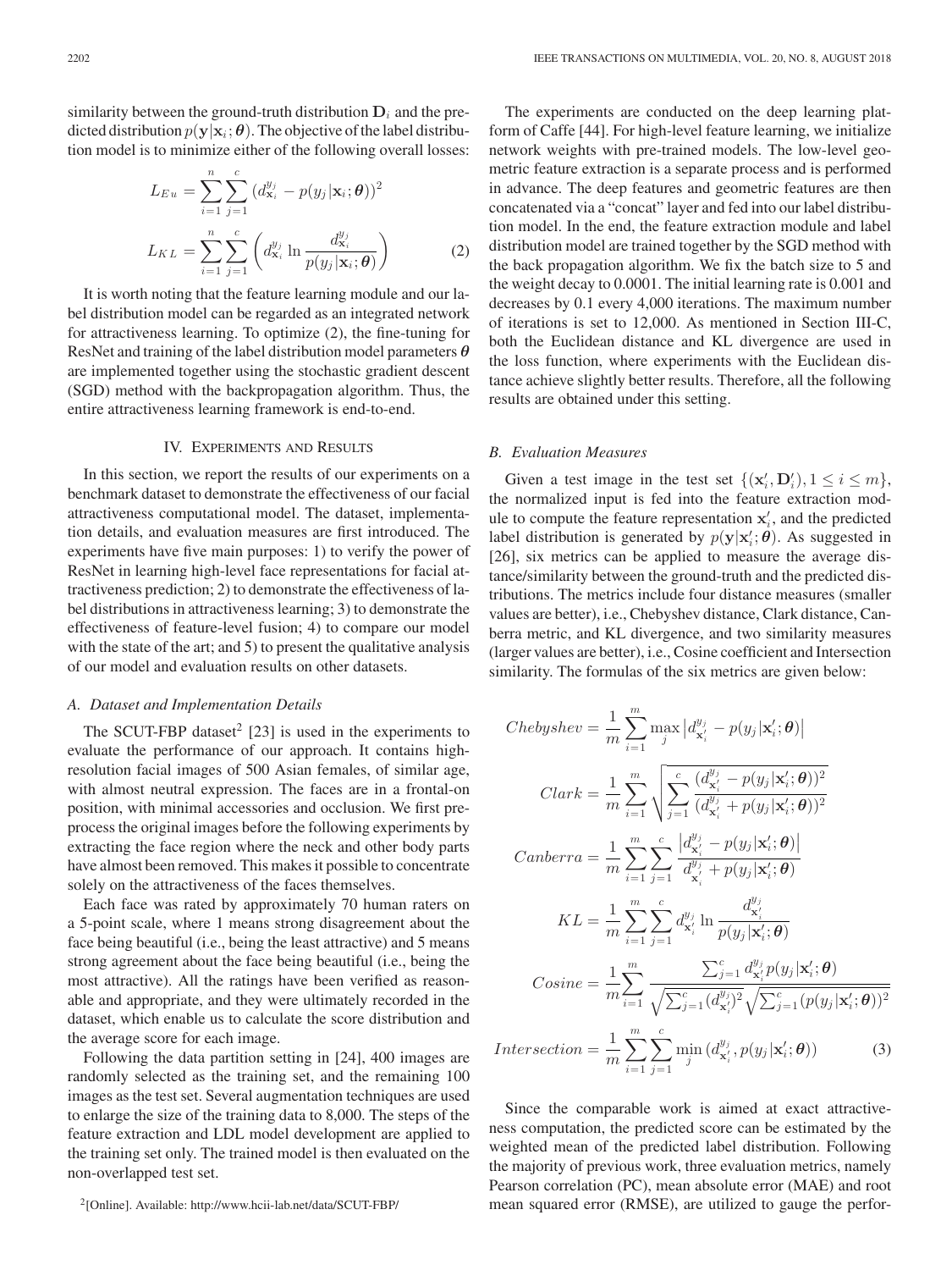TABLE I COMPARISON OF DIFFERENT NETWORKS WITH SINGLE-LABEL REGRESSION IN TERMS OF PC, MAE, AND RMSE

| <b>Network</b> | PС     | MAE    | <b>RMSE</b> |
|----------------|--------|--------|-------------|
| ResNet-50      | 0.8858 | 0.2871 | 0.3643      |
| ResNet-101     | 0.8763 | 0.2919 | 0.3748      |
| VGGNet-19      | 0.8510 | 0.3233 | 0.4296      |

mance.

$$
PC = \frac{\sum_{i=1}^{m} (\hat{l}_i - \bar{\hat{l}})(l_i' - \bar{l})}{\sqrt{\sum_{i=1}^{m} (\hat{l}_i - \bar{\hat{l}})^2} \sqrt{\sum_{i=1}^{m} (l_i' - \bar{l})^2}}
$$

$$
MAE = \frac{1}{m} \sum_{i=1}^{m} |l_i' - \hat{l}_i'|
$$

$$
RMSE = \sqrt{\frac{1}{m} \sum_{i=1}^{m} (l_i' - \hat{l}_i)^2}
$$
(4)

where  $l_i'$  and  $\hat{l}_i' = \sum_{j=1}^c y_j p(y_j | \mathbf{x}_i'; \boldsymbol{\theta})$  are the ground truth (average score) and the predicted score for the *i*-th test image, respectively, and  $\overline{l'}$  and  $\overline{l'}$  are the mean values of the ground truth and predicted scores over all test images. Higher values of PC and smaller values of MAE and RMSE indicate more accurate predictions.

#### *C. Comparison Among Different Deep Architectures*

To start with, we investigate the role of deep architectures in facial attractiveness computation in the context of traditional single-label regression. The extracted features and averagescore labels of instances are fed into a standard regression model, which aims to learn a mapping between them. The attractiveness computation, in other words, is first formulated as a standard regression problem in order to evaluate the representative features learned from different deep architectures.

Various classical architectures of deep CNNs have been proposed for the ImageNet classification challenge. Transferring the pre-trained models to other vision-related problems has become increasingly common in recent years. Indicated by a previous work [30] that deep CNN architectures may critically affect the performance, we fine-tune three candidate models including ResNet-50, ResNet-101 and VGGNet-19 [35] on the augmented training data. The performance of the three networks is compared in Table I. It is notable that the baseline result in [24] achieved with raw images is a correlation of 0.83, rather than the highest correlation of 0.88 achieved by several inputting channels. As can be seen, all three networks achieve superior performance to the baseline due to the much deeper architectures than the six-layer CNN in [24]. The 50-layer ResNet performs the best, being slightly better than its 101-layer counterpart, and VGGNet performs the worst. To reveal the possible reasons, Fig. 5 presents the behaviors of the three networks during the training procedure. Without the residual structure, VGGNet may



Fig. 5. Training behavior of the three networks. Thin curves denote the training error, and bold curves denote the testing error.

not be effectively trained due to the degradation problem described in [27], thus, the training error of VGGNet is the highest during most of the training period. Compared to ResNet-50, the slightly inferior performance of 101-layer ResNet could most likely be caused by its over-sophisticated architecture being applied to such an insufficient and imbalanced training dataset.

## *D. Effect of Label Distributions*

We then identify the role of label distributions in facial attractiveness computation. Instead of the average score, the label distributions associated with instances are fed into a label distribution model. We also conduct preliminary experiments with existing LDL algorithms, including IIS-LLD [37], CPNN [37], LDSVR [39], and find that LDSVR performs the best. Table II compares the performance of three deep networks with our neural-network-based LDL algorithm and LDSVR, measured by six label-distribution-based distance/similarity metrics and three single-label-based accuracy metrics.

The first observation from Table II is that the ranks of the three networks are consistent with Table I. ResNet-50 performs the best with respect to all nine measures, ResNet-101 is slightly worse, and VGGNet is the worst. Hence, we use ResNet-50 to extract deep features in the following experiments.

The second observation is that by utilizing label distributions of instances and introducing LDL algorithms, the overall accuracy of the three networks is increased, in contrast to the single-label-based results shown in Table I, where the highest increase of 4% is achieved with our LDL algorithm. This reinforces the advantage of label distribution in that it provides more aesthetics-degree information than the conventional average score. Because of the LDL algorithm, each instance is expected to contribute to the learning of a number of attractiveness labels. Thus, the whole framework is able to deal with insufficient and incomplete training data, while still achieving an outstanding performance.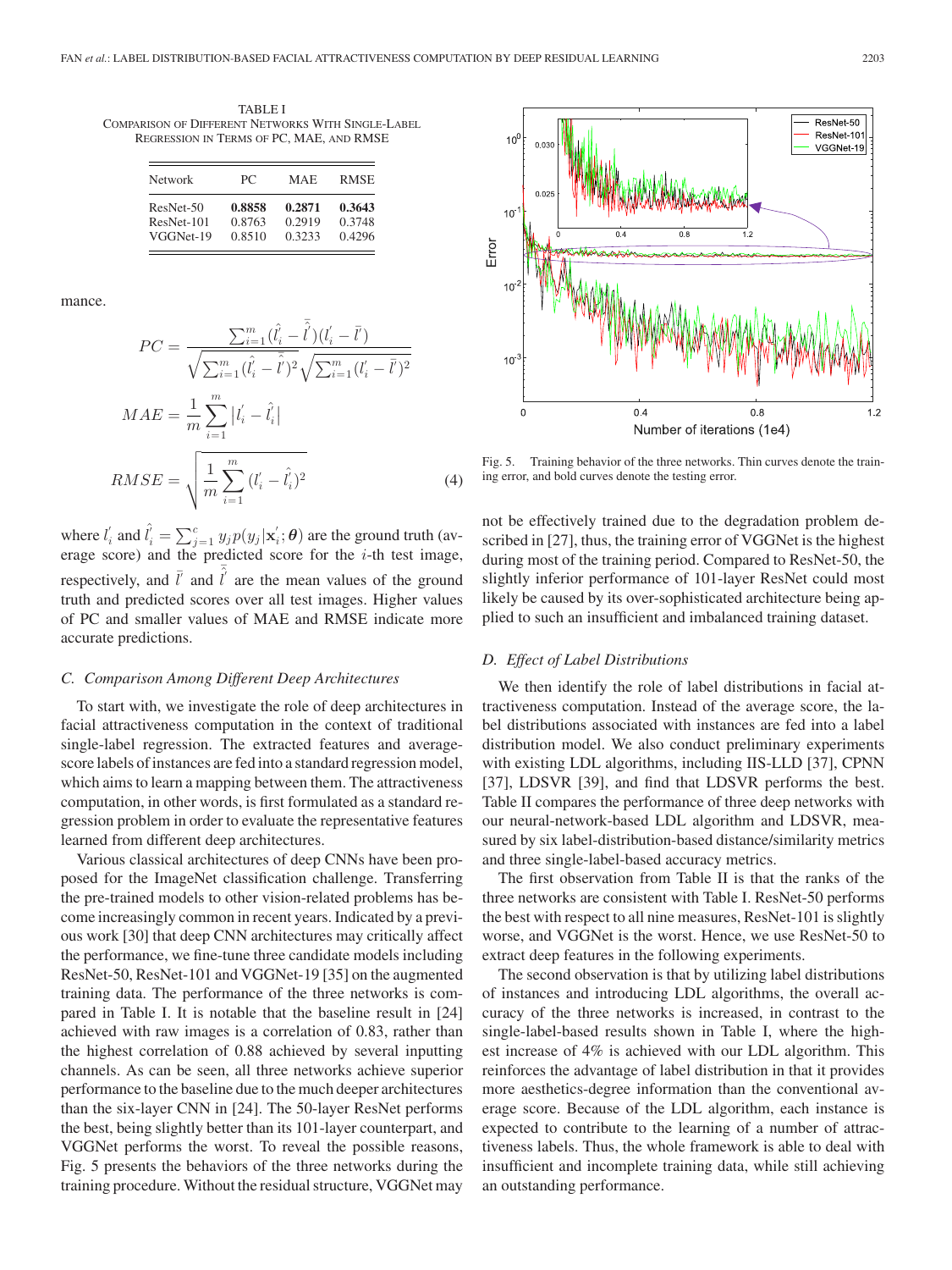TABLE II COMPARISON OF DIFFERENT NETWORKS WITH LDL IN TERMS OF NINE METRICS

| <b>Network</b> |              | Chebyshev | Clark  | Canberra | KL     | Cosine | Intersection | PC     | MAE    | <b>RMSE</b> |
|----------------|--------------|-----------|--------|----------|--------|--------|--------------|--------|--------|-------------|
| ResNet-50      | Our LDL      | 0.1312    | 1.1669 | 1.9369   | 0.1046 | 0.9493 | 0.8516       | 0.9172 | 0.2174 | 0.2997      |
|                | <b>LDSVR</b> | 0.1603    | 1.1626 | 1.9637   | 0.1547 | 0.9297 | 0.8178       | 0.8977 | 0.2621 | 0.3453      |
| ResNet-101     | Our LDL      | 0.1371    | 1.1720 | 1.9534   | 0.1080 | 0.9482 | 0.8468       | 0.9156 | 0.2273 | 0.3024      |
|                | <b>LDSVR</b> | 0.1635    | 1.1662 | 1.9719   | 0.1592 | 0.9269 | 0.8141       | 0.8947 | 0.2671 | 0.3596      |
| VGGNet-19      | Our LDL      | 0.1649    | 1.2024 | 2.0686   | 0.1563 | 0.9294 | 0.8077       | 0.8847 | 0.2883 | 0.3595      |
|                | <b>LDSVR</b> | 0.1685    | 1.1705 | 1.9969   | 0.1707 | 0.9211 | 0.8081       | 0.8763 | 0.3052 | 0.3903      |

TABLE III PERFORMANCE OF INDIVIDUAL FEATURES AND FEATURE-LEVEL FUSION

| Feature                                      | Chebyshev        | Clark             | Canberra         | KL               | Cosine           | Intersection     | РC               | MAE              | <b>RMSE</b>      |
|----------------------------------------------|------------------|-------------------|------------------|------------------|------------------|------------------|------------------|------------------|------------------|
| Deep features                                | 0.1312           | 1.1669            | .9369            | 0.1046           | 0.9493           | 0.8516           | 0.9172           | 0.2174           | 0.2997           |
| Geometric features<br><b>Fusion features</b> | 0.1864<br>0.1276 | 1.2072.<br>1.1384 | 2.1039<br>1.8671 | 0.2300<br>0.0977 | 0.8987<br>0.9542 | 0.7822<br>0.8559 | 0.7905<br>0.9301 | 0.3771<br>0.2127 | 0.5113<br>0.2781 |

TABLE IV COMPARISON WITH THE STATE OF THE ART

| Method            | Feature                                | Modeling                | PС     | MAE    | <b>RMSE</b> |
|-------------------|----------------------------------------|-------------------------|--------|--------|-------------|
| Xie et al. [23]*  | Handcrafted distances, Gabor           | Single-label regression | 0.6482 | 0.3931 | 0.5149      |
| Liu et al. [41]   | Data-driven ratios                     | Single-label regression | 0.6938 | 0.4441 | 0.5768      |
| Wang et al. [21]  | One-layer autoencoder                  | Single-label regression | 0.6406 | 0.9316 | 1.1233      |
| Xu et al. [24]    | Six-layer CNN                          | Single-label regression | 0.8800 |        |             |
| Chen et al. $[4]$ | LBP, AAM, PCANet                       | Single-label regression | 0.8369 | 0.3450 | 0.4511      |
| Ours              | ResNet, data-driven geometric features | LDL.                    | 0.9301 | 0.2127 | 0.2781      |

<sup>∗</sup> Xie *et al.* [23] also obtained a correlation of 0.8187 with deep CNN features, which was further improved to 0.88 in [24].

The third observation is that our LDL model outperforms LDSVR on eight of the nine measures. This may be because our model is trained together with the feature learning module, whereas LDSVR has more parameters to learn, and such a small dataset may lead to overfitting. LDSVR appears to be slightly better with respect to the "Clark distance" because it could generate fewer near-zero outputs, making the metric more robust.

## *E. Effect of Feature Fusion*

In our facial attractiveness computation framework, we are also interested in leveraging the power of a hybrid face representation including the high-level deep CNN features and low-level geometric features, to further boost the attractiveness computation accuracy. To this end, we train our LDL model with deep features from ResNet-50 and the extracted geometric features from IFS algorithm, respectively. Finally, a concatenated vector of these two types of features is fed into our LDL model. Table III presents the performance of individual features as well as their fusion.

It is not surprising that the deep features are rather discriminative and achieve significantly better results than geometric features. However, these two types of features emphasize different aspects of face representations. The deep features are good at extracting high-level abstract features based on color,

texture, light, etc., whereas geometric features provide lowerlevel geometry information that ResNet might find difficult to learn. The fusion of them, therefore, can lead to more accurate and aesthetics-aware measures, which further advances the Pearson correlation to 0.93.

#### *F. Comparison With the State of the Art*

In this subsection, we compare our method against several recent works on the same SCUT-FBP dataset. The comparison with state of the art is given in Table IV, which shows that our method achieves a significant improvement over the others. There are two main reasons for this: more aesthetics-aware face representations and the utilization of label distributions. The first two methods in Table IV adopted low-level geometric and texture features like distances, ratios, and Gabor, while the next two methods learned multiple levels of face representations through shallow architectures, i.e., a few layers of deep networks. The fusion of these types of features is expected to derive a more aesthetics-aware representation. A representative work that constructed an optimal combination of traditional appearance features including LBP and AAM parameters as well as middle-level PCANet features was presented in [4]. The feature set, however, seems incomplete since all the included features are appearance-based descriptors, and the local geom-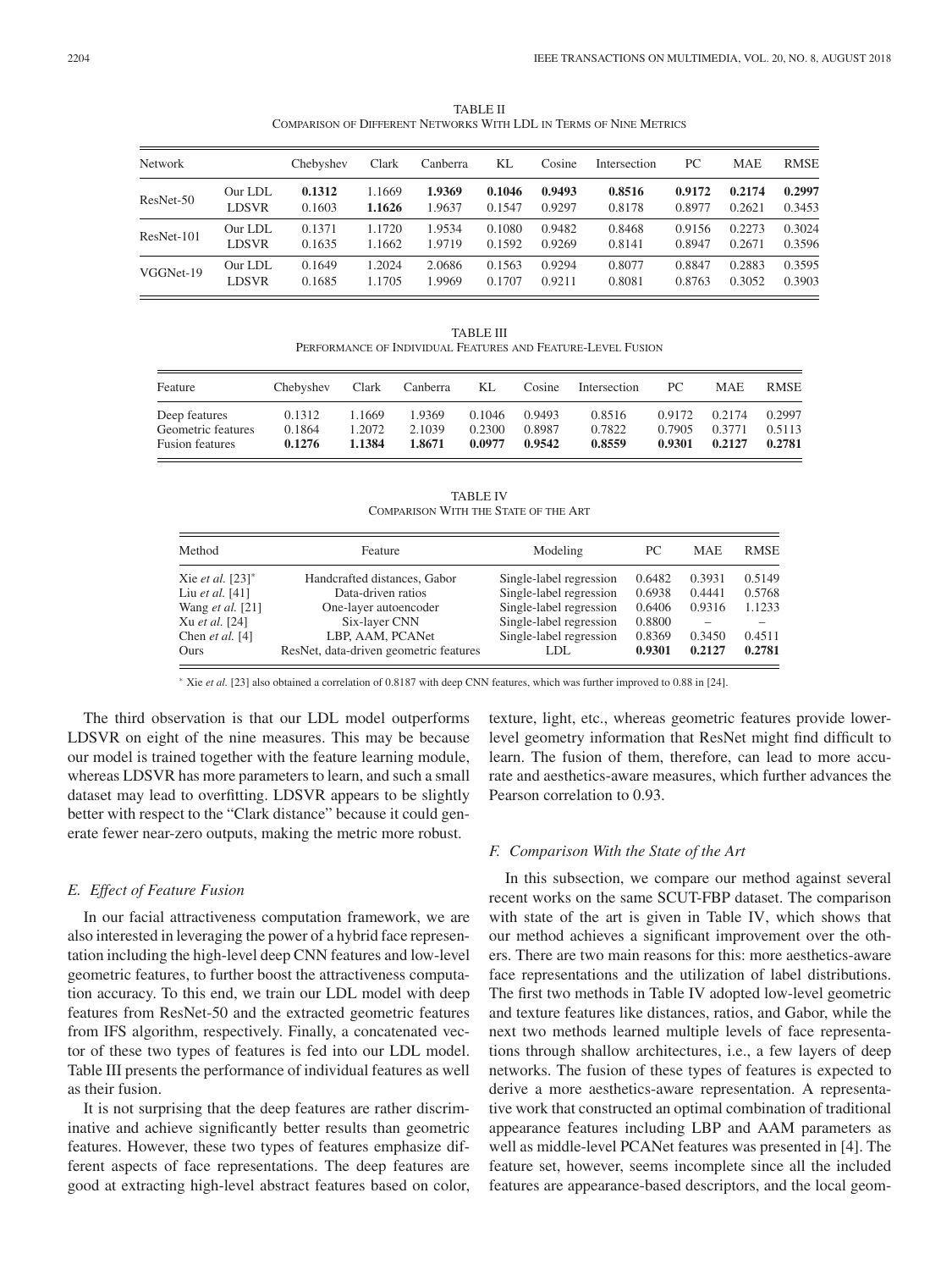

Fig. 6. The top ten test images rated by (a) human raters and (b) our method, and the bottom ten test images rated by (c) human raters and (d) our method.

etry of the face was not considered. In contrast, we leverage the power of a very deep residual network to learn higher-level features in conjunction with some low-level geometric features. All five comparable works were designed for exact attractiveness computation, with the average score as the ground truth, based on the training data that is not sufficient and complete enough to develop a powerful regression algorithm. Our work, instead, takes the advantage of the label distribution, making each training sample contribute to the learning of multiple attractiveness levels rather than simply its own class.

# *G. Further Discussion*

To give an intuitive visualization of our final computational model, we present the top ten and bottom ten test images based on the ratings of human raters and our method in Fig. 6. As shown, the selected images by our model are highly correlated with the ones selected by human raters, especially in the case of the top ten images where eight of them are the same rated by human and the prediction. This qualitatively demonstrates that our model is able to generate human-like results. Some possible attractiveness cues may be observed from the comparison between the more and less attractive faces. Generally, faces ranked

TABLE V COMPARISON RESULTS ON THE DATASET IN [40]

| Method            | PC.    | <b>MAE</b> | <b>RMSE</b> |
|-------------------|--------|------------|-------------|
| Liu et al. $[40]$ | 0.7420 | 0.5681     | 0.7300      |
| Ours              | 0.8115 | 0.4915     | 0.6220      |

the highest have smoother and lighter skin, slimmer face with larger eyes, and better harmony in facial organs than those with the lowest scores.

We also evaluate our method on two other datasets provided by Liu *et al.* [40] and Mu [25]. Liu *et al.*'s dataset contains frontal images of 360 male and female faces with 48 attractiveness scores from 1–10. Mu's dataset is a collection of 250 facial images of both genders, labeled on a 7-point scale by 32 human raters. The hair above the forehead and other body parts below the neck have almost been removed in both datasets. We follow their data partition setting, and calculate the label distribution for each image based on the records of multiple raters. Similar augmentation techniques are also applied to enlarge the training data. Tables V and VI tabulate the comparison on these two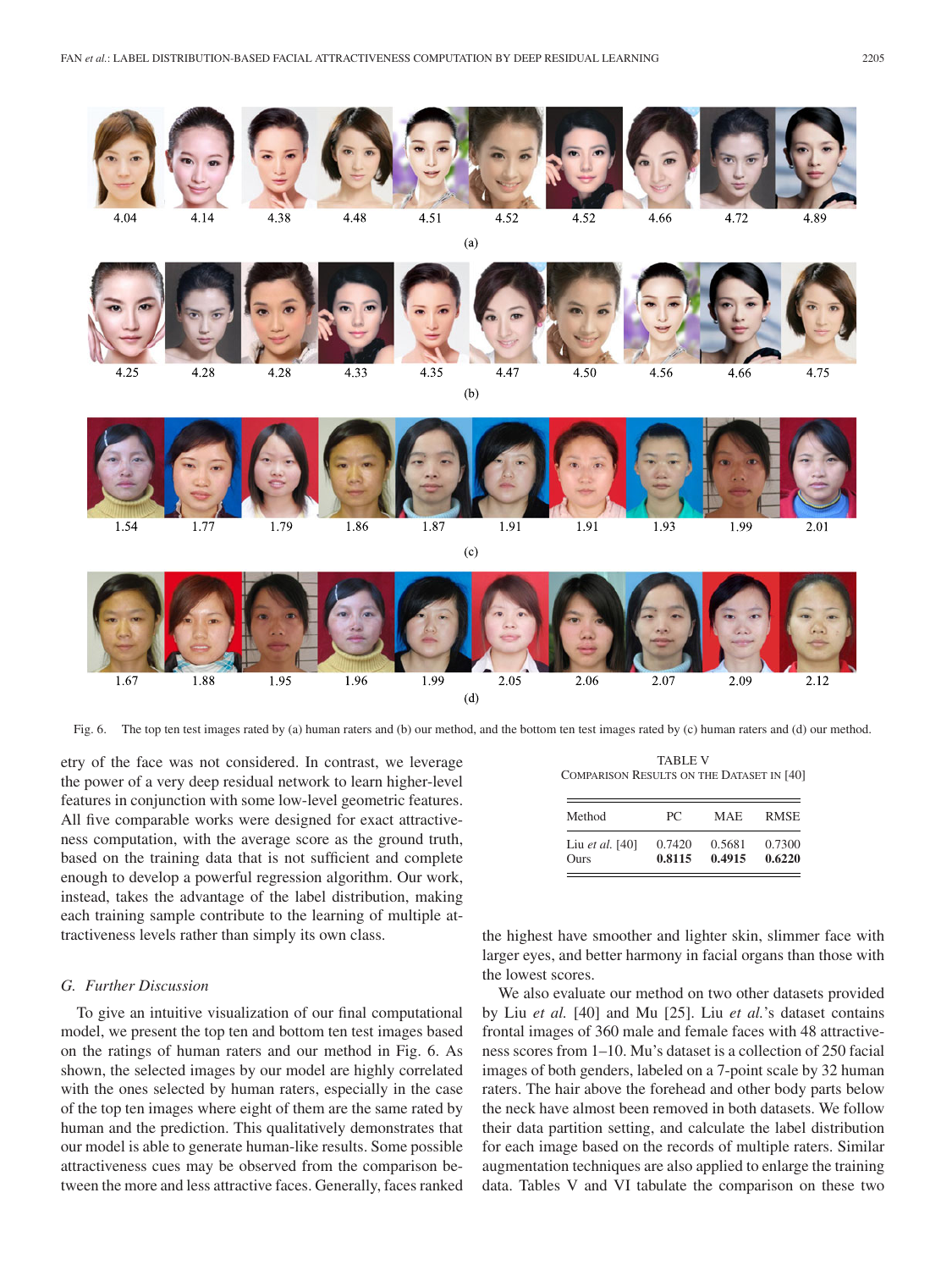TABLE VI COMPARISON RESULTS ON THE DATASET IN [25]

| Method          | PС     | MAE              | <b>RMSE</b> |
|-----------------|--------|------------------|-------------|
| Mu [25]<br>Ours | 0.7878 | 0.5200<br>0.4488 | 0.5746      |

datasets. Apparently, our method also shows its effectiveness and advantages on different datasets.

## V. CONCLUSION

This paper presents a novel computational model for facial attractiveness, which is formulated as a label distribution learning problem rather than conventional single-label (average score) supervised learning. In order to extract aesthetic-related face representations, a very deep residual network is utilized and adaptively transferred to this task. This is the first work to predict facial attractiveness by leveraging the power of such a deep architecture. After each instance is associated with a label (score) distribution, a neural-network-based LDL algorithm is adapted to learn a mapping between the extracted features and the label distribution. An end-to-end attractiveness learning framework is developed accordingly. Some discriminative geometric features selected by an incremental feature selection algorithm are also incorporated and fused with the deep features to boost the computational performance. Experimental results demonstrate that our model achieves significantly better performance than state-of-the-art methods. Possible attractiveness cues are also discovered from the comparison between the highly attractive and less attractive faces.

As stated before, most of the research in face attractiveness computation has so far focused on prediction models that rely on the averaged opinion score for a face. This of course can be directly derived from the label distribution by calculating the weighted mean value. It should be notable that with our predicted distribution, many possible results can be derived based on application scenarios. For a face image uploaded by a user, our model can provide its most likely attractiveness score by assigning the maximum description degree label, as well as its attractiveness confidence intervals by statistical analysis on the distribution. We can also estimate an opinion toll about how attractive this face is by presenting the label distribution since it is a direct representation of the public's opinion. In summary, the attractiveness label distribution is useful in a variety of applications that can benefit from a greater level of detail in understanding the attractiveness of a face as perceived by a diverse population.

Although using LDL can address insufficient and incomplete training data, the small size of datasets remains an outstanding problem in facial attractiveness computation research. We believe that with the future availability of large-scale and diverse (multiple ethnicities, ages, etc.) benchmarks, more effective deep networks and a diverse set of low-level features (geometric, appearance, etc.) can be considered to further enhance the attractiveness prediction. The investigation of applying new machine learning paradigms for attractiveness modeling (cost-sensitive learning, deep learning, etc.) would also be an interesting future topic.

#### **REFERENCES**

- [1] A. Calder, G. Rhodes, M. Johnson, and J. Haxby, *The Oxford Handbook of Face Perception*. Oxford, U.K.: Oxford Univ. Press, 2011.
- [2] M. Bashour, "History and current concepts in the analysis of facial attractiveness," *Plastic Reconstructive Surg.*, vol. 118, no. 3, pp. 741–756, 2006.
- [3] H. Yan, "Cost-sensitive ordinal regression for fully automatic facial beauty assessment," *Neurocomputing*, vol. 129, pp. 334–342, 2014.
- [4] F. Chen, X. Xiao, and D. Zhang, "Data-driven facial beauty analysis: Prediction, retrieval and manipulation," *IEEE Trans. Affective Comput.*, vol. PP, no. 99, p. 1, doi: 10.1109/TAFFC.2016.2599534.
- [5] T. Leyvand, D. Cohen-Or, G. Dror, and D. Lischinski, "Data-driven enhancement of facial attractiveness," *ACM Trans. Graph.*, vol. 27, no. 3, pp. 55–63, 2008.
- [6] S. Melacci, L. Sarti, M. Maggini, and M. Gori, "A template-based approach to automatic face enhancement," *Pattern Anal. Appl.*, vol. 13, no. 3, pp. 289–300, 2010.
- [7] D. Guo and T. Sim, "Digital face makeup by example," in *Proc. IEEE Int. Conf. Comput. Vis. Pattern Recognit.*, 2009, pp. 73–79.
- [8] L. Liu *et al.*, "Wow! You are so beautiful today!" *ACM Trans. Multimedia Comput., Commun. Appl.*, vol. 11, no. 1s, pp. 1–22, 2014.
- [9] X. Tang, W. Luo, and X. Wang, "Content-based photo quality assessment," *IEEE Trans. Multimedia*, vol. 15, no. 8, pp. 1930–1943, Dec. 2013.
- [10] X. Lu, Z. Lin, H. Jin, J. Yang, and J. Z. Wang, "Rating image aesthetics using deep learning," *IEEE Trans. Multimedia*, vol. 17, no. 11, pp. 2021– 2034, Nov. 2015.
- [11] D. Zhang, F. Chen, and Y. Xu, *Computer Models for Facial Beauty Analysis*, vol. 4. Basel, Switzerland: Springer, 2016.
- [12] S. Liu, Y.-Y. Fan, A. Samal, and Z. Guo, "Advances in computational facial attractiveness methods," *Multimedia Tools Appl.*, vol. 75, no. 23, pp. 16633–16663, 2016.
- [13] A. Laurentini and A. Bottino, "Computer analysis of face beauty: A survey," *Comput. Vis. Image Understanding*, vol. 125, pp. 184–199, 2014.
- [14] A. Kagian, G. Dror, T. Leyvand, D. Cohen-Or, and E. Ruppin, "A humanlike predictor of facial attractiveness," in *Proc. Adv. Neural Inf. Process. Syst.*, 2006, pp. 649–656.
- [15] K. Schmid, D. Marx, and A. Samal, "Computation of face attractiveness index based on neoclassic canons, symmetry and golden ratio," *Pattern Recognit.*, vol. 41, no. 8, pp. 2710–2717, 2008.
- [16] P. Aarabi, D. Hughes, K. Mohajer, and M. Emami, "The automatic measurement of facial beauty," in *Proc. IEEE Int. Conf. Syst. Man, Cybern.*, 2001, vol. 4, pp. 2644–2647.
- [17] H. Gunes and M. Piccardi, "Assessing facial beauty through proportion analysis by image processing and supervised learning," *Int. J. Hum.- Comput. Stud.*, vol. 64, no. 12, pp. 1184–1199, 2006.
- [18] Y. Eisenthal, G. Dror, and E. Ruppin, "Facial attractiveness: beauty and the machine," *Neural Comput.*, vol. 18, no. 1, pp. 119–142, 2006.
- [19] J. Whitehill and J. R. Movellan, "Personalized facial attractiveness prediction," in *Proc. IEEE Int. Conf. Autom. Face Gesture Recognit.*, 2008, pp. 1–7.
- [20] A. Bottino and A. Laurentini, "The intrinsic dimensionality of attractiveness: A study in face profiles," in *Progress in Pattern Recognition, Image Analysis, Computer Vision, and Applications*. New York, NY, USA: Springer, 2012, pp. 59–66.
- [21] S. Wang, M. Shao, and Y. Fu, "Attractive or not? Beauty prediction with attractiveness-aware encoders and robust late fusion," in *Proc. ACM Int. Conf. Multimedia*, 2014, pp. 805–808.
- [22] J. Gan, L. Li, Y. Zhai, and Y. Liu, "Deep self-taught learning for facial beauty prediction," *Neurocomputing*, vol. 144, pp. 295–303, 2014.
- [23] D. Xie, L. Liang, L. Jin, J. Xu, and M. Li, "SCUT-FBP: A benchmark dataset for facial beauty perception," in *Proc. IEEE Int. Conf. Syst. Man, Cybern.*, 2015, pp. 1821–1826.
- [24] J. Xu, L. Jin, L. Liang, Z. Feng, and D. Xie, "A new humanlike facial attractiveness predictor with cascaded fine-tuning deep learning model," arXiv:1511.02465, 2015.
- [25] Y. Mu, "Computational facial attractiveness prediction by aesthetics-aware features," *Neurocomputing*, vol. 99, pp. 59–64, 2013.
- [26] X. Geng, "Label distribution learning," *IEEE Trans. Knowl. Data Eng.*, vol. 28, no. 7, pp. 1734–1748, Jul. 2016.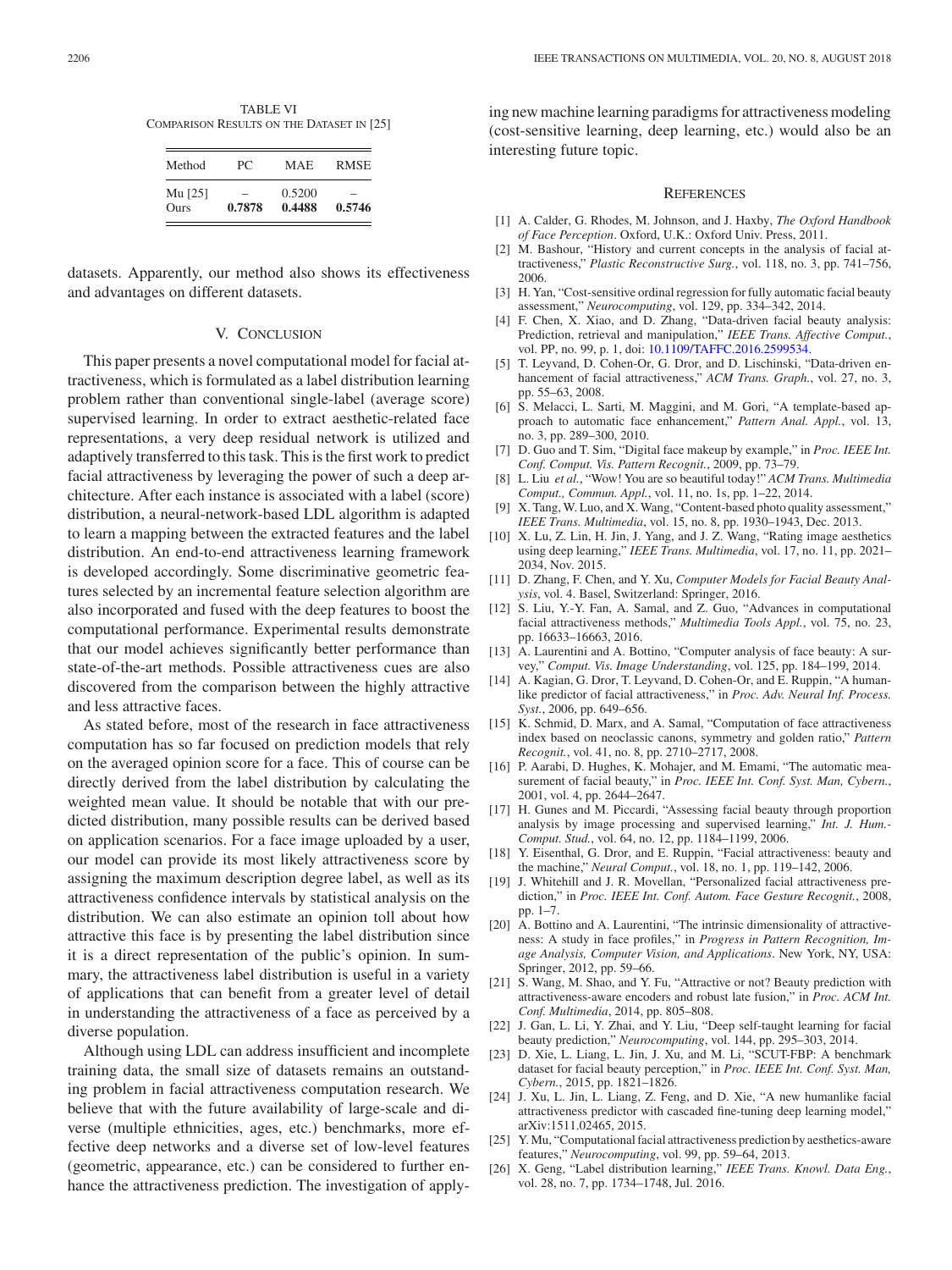- [27] K. He, X. Zhang, S. Ren, and J. Sun, "Deep residual learning for image recognition," in *Proc. IEEE Int. Conf. Comput. Vis. Pattern Recognit.*, 2016, pp. 770–778.
- [28] J. Fan, K. P. Chau, X. Wan, L. Zhai, and E. Lau, "Prediction of facial attractiveness from facial proportions," *Pattern Recognit.*, vol. 45, no. 6, pp. 2326–2334, 2012.
- [29] B. C. Davis and S. Lazebnik, "Analysis of human attractiveness using manifold kernel regression," in *Proc. IEEE Int. Conf. Image Process.*, 2008, pp. 109–112.
- [30] A. Krizhevsky, I. Sutskever, and G. E. Hinton, "Imagenet classification with deep convolutional neural networks," in *Proc. Adv. Neural Inf. Process. Syst.*, 2012, pp. 1097–1105.
- [31] J. Deng et al., "Imagenet: A large-scale hierarchical image database," in *Proc. IEEE Int. Conf. Comput. Vision Pattern Recognit.*, 2009, pp. 248– 255.
- [32] R. Girshick, J. Donahue, T. Darrell, and J. Malik, "Rich feature hierarchies for accurate object detection and semantic segmentation," in *Proc. IEEE Int. Conf. Comput. Vis. Pattern Recognit.*, 2014, pp. 580–587.
- [33] M. Oquab, L. Bottou, I. Laptev, and J. Sivic, "Learning and transferring mid-level image representations using convolutional neural networks," in *Proc. IEEE Int. Conf. Comput. Vis. Pattern Recognit.*, 2014, pp. 1717– 1724.
- [34] D. Gray, K. Yu, W. Xu, and Y. Gong, "Predicting facial beauty without landmarks," in *Proc. Eur. Conf. Comput. Vis.*, 2010, pp. 434–447.
- [35] K. Simonyan and A. Zisserman, "Very deep convolutional networks for large-scale image recognition," in *Proc. Int. Conf. Learn. Represent.*, 2015.
- [36] R. Rothe, R. Timofte, and L. Van Gool, "Some like it hot—Visual guidance for preference prediction," in *Proc. IEEE Int. Conf. Comput. Vis. Pattern Recognit.*, 2016, pp. 5553–5561.
- [37] X. Geng, C. Yin, and Z. H. Zhou, "Facial age estimation by learning from label distributions," *IEEE Trans. Pattern Anal. Mach. Intell.*, vol. 35, no. 10, pp. 2401–2412, Oct. 2013.
- [38] Z. Zhang, M. Wang, and X. Geng, "Crowd counting in public video surveillance by label distribution learning," *Neurocomputing*, vol. 166, pp. 151–163, 2015.
- [39] X. Geng and P. Hou, "Pre-release prediction of crowd opinion on movies by label distribution learning," in *Proc. Int. Joint Conf. Artif. Intell.*, 2015, pp. 3511–3517.
- [40] S. Liu, Y.-Y. Fan, Z. Guo, A. Samal, and A. Ali, "A landmark-based data-driven approach on 2.5d facial attractiveness computation," *Neurocomputing*, vol. 238, pp. 168–178, 2017.
- [41] S. Liu, Y. Fan, Z. Guo, and A. Samal, "2.5D facial attractiveness computation based on data-driven geometric ratios," in *Intelligence Science and Big Data Engineering. Image and Video Data Engineering*. New York, NY, USA: Springer, 2015, pp. 564–573.
- [42] I. L. Dryden and K. V. Mardia, *Statistical Shape Analysis*. Chichester, U.K.: Wiley, 1998.
- [43] M. Efroymson, "Multiple regression analysis," *Math. Methods Digit. Comput.*, vol. 1, pp. 191–203, 1960.
- [44] Y. Jia *et al.*, "Caffe: Convolutional architecture for fast feature embedding," in *Proc. ACM Int. Conf. Multimedia*, 2014, pp. 675–678.



**Shu Liu** received the B.S. degree in electronics and information engineering from Northwestern Polytechnical University, Xi'an, China, in 2011. She is currently working toward the Ph.D. degree at the School of Electronics and Information, Northwestern Polytechnical University. From 2013–2015, she was a Visiting Research Scholar with the Department of Computer Science and Engineering, University of Nebraska–Lincoln, Lincoln, NE, USA. Her research interests include image processing, computer vision, machine learning, and their applications to facial attractiveness analysis.



**Bo Li** received the B.S. degree in electronics and information engineering from Northwestern Polytechnical University, Xi'an, China, in 2011. He is currently working toward the Ph.D. degree at the School of Electronics and Information, Northwestern Polytechnical University. From 2013–2015, he was a Visiting Research Scholar with the School of Computer Science, University of Adelaide, Adelaide, SA, Australia. His research interests include deep learning and computer vision.



**Zhe Guo** received the M.S. and Ph.D. degrees in computer science from Northwestern Polytechnical University, Xi'an, China, in 2008 and 2012, respectively. She is currently a Lecturer with the School of Electronics and Information, Northwestern Polytechnical University. She has authored or coauthored more than 30 papers in international conferences and journals. Her research interests include pattern recognition, computer vision, and virtual reality.



**Yang-Yu Fan** received the M.S. degree in electromechanical engineering from the Shaanxi University of Science and Technology, Xi'an, China, and the Ph.D. degree in acoustics signal processing from Northwestern Polytechnical University, Xi'an, China, in 1992 and 1999, respectively. He is currently a Professor with the School of Electronics and Information, Northwestern Polytechnical University, Xi'an, China. He has authored or coauthored numerous papers that appeared in various publications, including *Neurocomputing*, *Signal Processing*, *Image and*

*Vision Computing*, IEEE TRANSACTIONS ON ANTENNAS AND PROPAGATION, *Multimedia Tools and Applications*, etc. His research interests include image processing, pattern recognition, and virtual reality.



**Ashok Samal** received the B.Tech. degree in computer science from the Indian Institute of Technology, Kanpur, Kanpur, India, and the Ph.D. degree from the University of Utah, Salt Lake City, Utah, USA, in 1983 and 1988, respectively. He is currently a Professor with the Department of Computer Science and Engineering at the University of Nebraska–Lincoln, Lincoln, NE, USA. He has authored or coauthored more than 100 papers in international conferences and journals. His research interests include image understanding, computer vision, data mining, and geospatial computation.